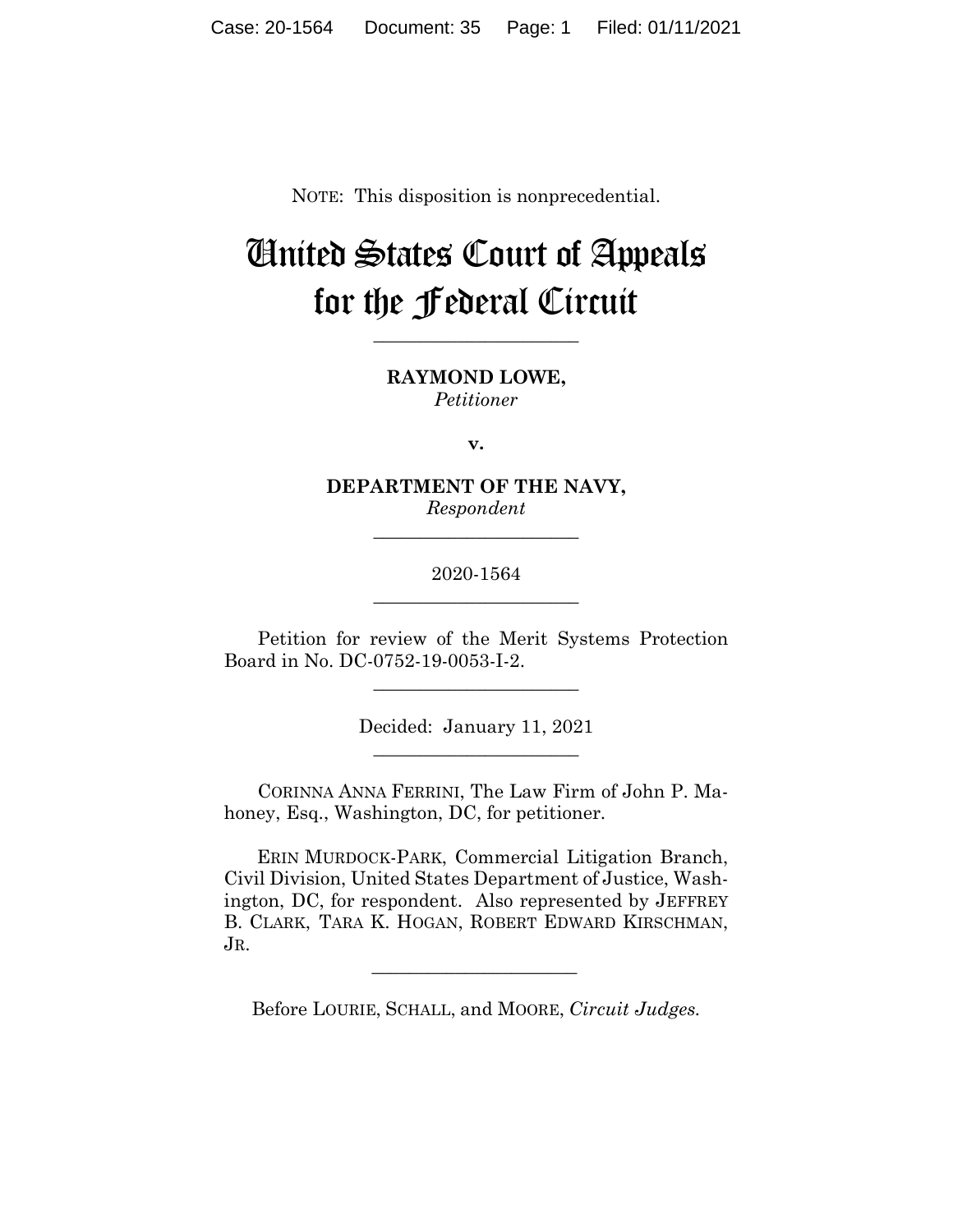SCHALL, *Circuit Judge*.

#### **DECISION**

On October 10, 2018, the Department of the Navy ("Navy" or "agency") removed Robert Lowe from his position as a GS-0301-13 Regional Dispatch Center ("RDC") Manager at the Navy's Emergency Management Program, Mid-Atlantic Region. The Navy took this action based upon two charges. Charge One was "Careless or Negligent Performance of Duties" and contained six specifications. Charge Two was "Conduct Unbecoming" and contained one specification.

Mr. Lowe timely appealed his removal to the Merit Systems Protection Board ("Board"). Following a hearing, on December 2, 2019, the administrative judge ("AJ") to whom the appeal was assigned issued an initial decision in which she found that the Navy had not proved any of the specifications of Charge One, but that it had proved the single specification of Charge Two. *Lowe v. Dep't of the Navy*, No. DC-0752-19-0053-I-2, 2019 MSPB LEXIS 4415 (Dec. 2, 2019).

Based upon her finding that the agency had failed to Prove Charge One, but that it had proved Charge Two, the AJ mitigated Mr. Lowe's penalty to a reduction in grade to a non-supervisory GS-12 position. *Id.* at \*29–35. The AJ's initial decision became the final decision of the Board on January 6, 2020, after which Mr. Lowe timely petitioned for review. We have jurisdiction pursuant to 5 U.S.C.  $\S 7703(b)(1)$  and 28 U.S.C.  $\S 1295(a)(9)$ . For the reasons stated herein we *affirm*.

#### **DISCUSSION**

## I.

Charge Two, which the AJ sustained, arose from a conversation that Mr. Lowe had with Meliqua Heath, a subordinate, in the presence of Lisa Duvall, another subordinate.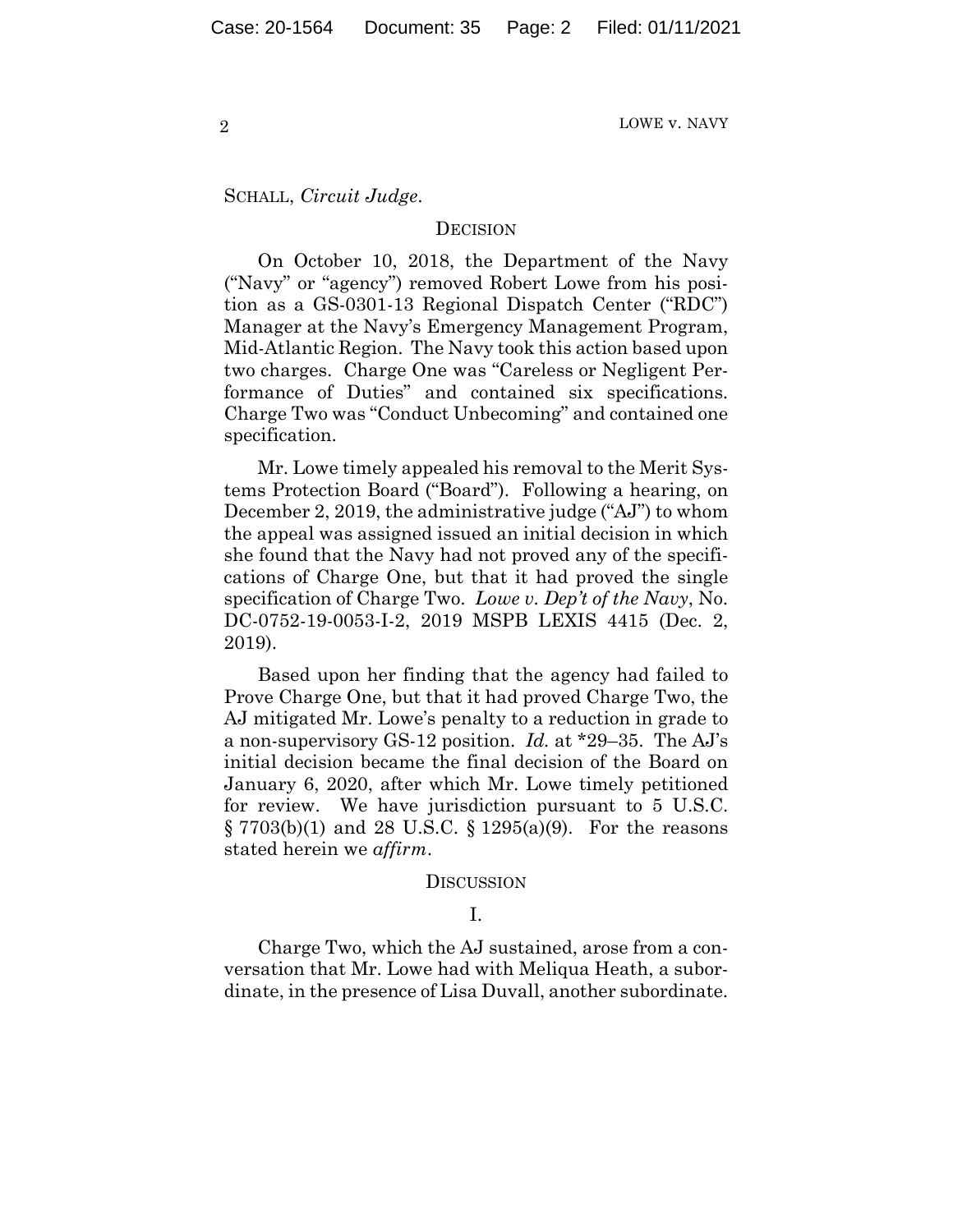The conversation took place because Ms. Heath had concerns about her performance and possible removal. The charge stated as follows:

## Charge Two: Conduct Unbecoming

Specification a: When having a conversation with Dispatcher Meliqua Heath regarding her performance, with Supervisory Regional Dispatch Center Specialist Lisa Duvall present, you made a comment "If they are not feeding, financing or fornicating with me, then you should not worry about anyone and I am not looking at firing you." This comment was offensive, disrespectful, and/or inappropriate for you as a supervisor to make to an employee. This type of language is conduct unbecoming a Regional Dispatch Center Manager.

#### *Id.* at \*10.

At the hearing, the AJ heard testimony from Mr. Lowe and Ms. Duvall concerning Charge Two. Ms. Heath, who was no longer employed by the agency, was issued a subpoena to testify but failed to appear. In her initial decision, the AJ summarized the evidence relating to Charge Two and set forth her findings relating to the charge:

The agency's charge set forth a single specification regarding the appellant's alleged comment regarding the "3 F's." Heath averred in her statement that the appellant stated "if they are not feeding, financing or fornicating with me, then you should not worry about anyone." The appellant testified that he said some version of this statement to Heath but that he did not say the final "F" word. Duvall originally averred in her written statement that the appellant made the alleged statement, but she later emailed [the Navy officer investigating the work environment at the RDC] and stated the appellant did not say the final "F" word. Duvall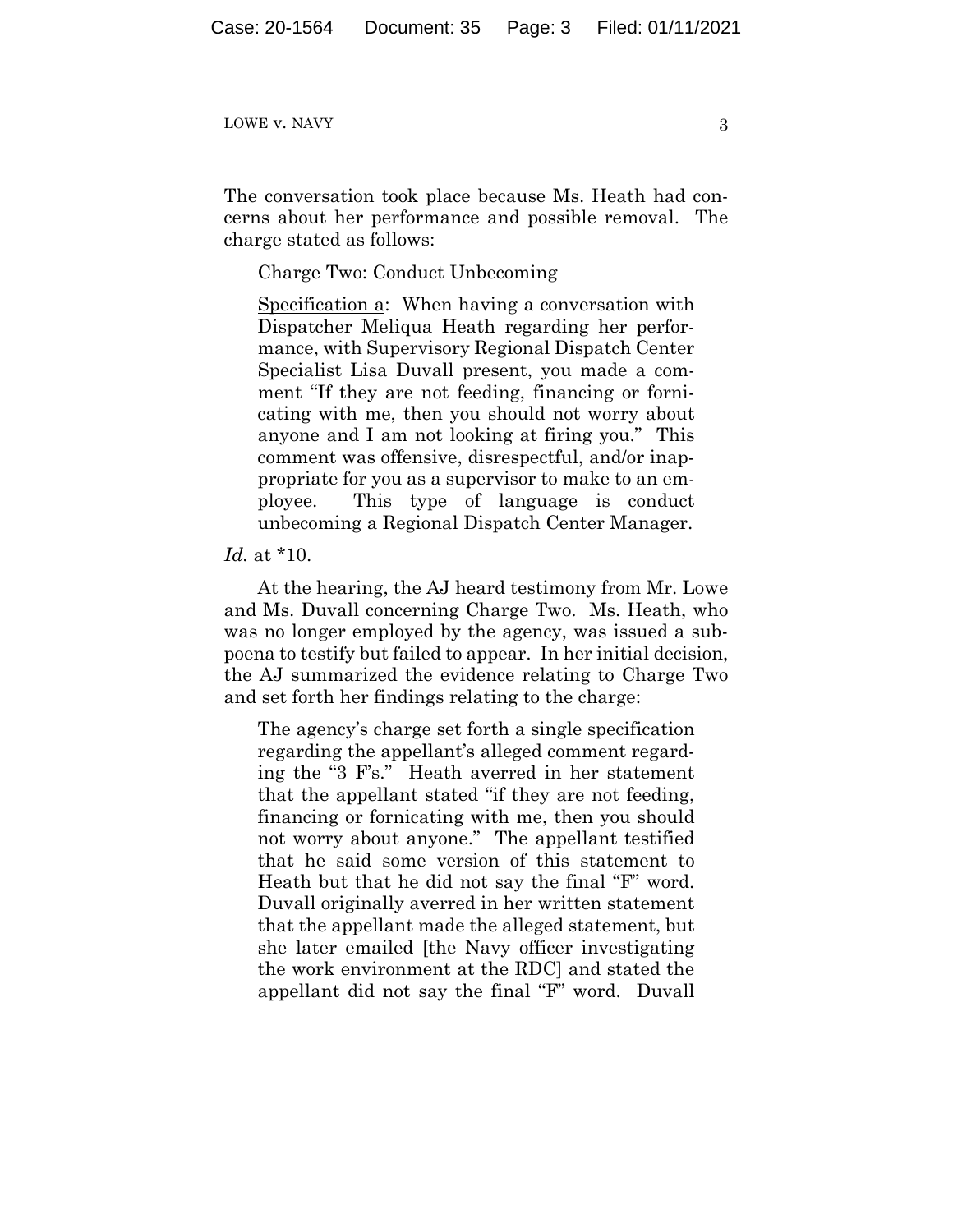further testified that the appellant left out the final "F" word during the conversation, but that she did not recall that detail until several weeks after her interview with [the Navy's investigating officer]. She credibly testified that she emailed [the investigating officer] to change her statement because it was the right thing to do, and not due to any pressure from the appellant.

*Id.* at \*25–26 (citations omitted). The AJ sustained the specification and the charge of Improper Conduct. In so doing, she stated:

I find the agency has proven the appellant commented that he lives by the "3Fs," and that his reference to the third "F" clearly indicated its meaning. Even if the appellant did not specifically speak the word "fornicating" or another variant thereof, reference to the word and the comment in general was inappropriate when talking to a subordinate employee. Therefore, I sustain this specification and the charge of Improper Conduct.

*Id.* at \*26. As noted, having found that the Navy had failed to prove Charge One, but that it had proved Charge Two, the AJ mitigated Mr. Lowe's removal to demotion to a nonsupervisory GS-12 position. *Id.* at \*29–35.

II.

Our scope of review of a decision of the Board is limited. We will affirm the Board's decision unless it is "(1) arbitrary, capricious, an abuse of discretion, or otherwise not in accordance with law; (2) obtained without procedures required by law, rule, or regulation having been followed; or (3) unsupported by substantial evidence." 5 U.S.C. § 7703(c). We must reverse a decision of the Board if it is not in accordance with the requirements of the Due Process Clause of the Fifth Amendment. *Ward v. United States Postal Serv.*, 634 F.3d 1274, 1278 (Fed. Cir. 2011).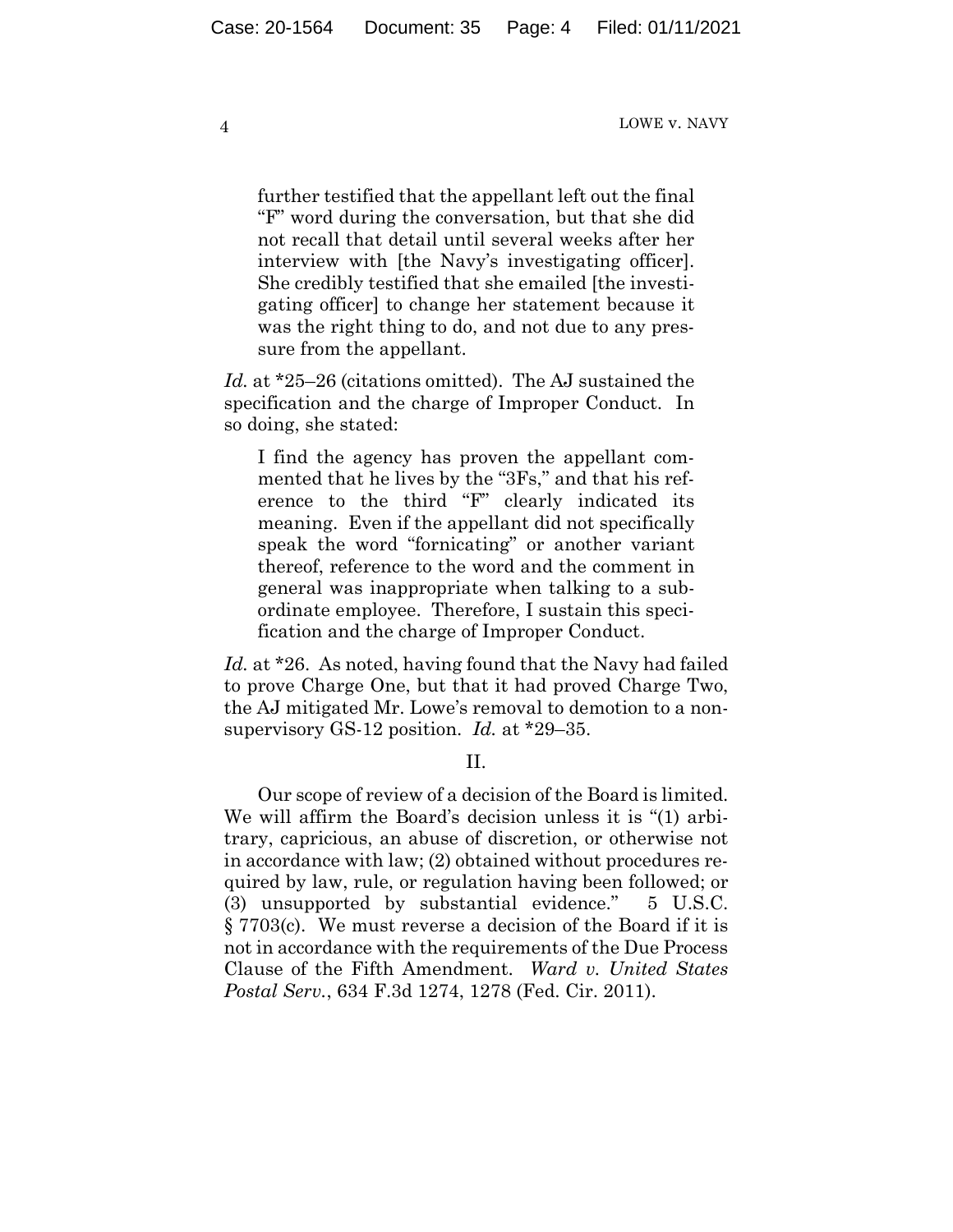#### III.

On appeal, Mr. Lowe makes a single argument. Specifically, he contends that, in sustaining Charge Two, the Board violated his due process rights by relying on a new ground outside the scope of the conduct described in the Notice of Proposed Removal. Citing *Do v. Department of Housing and Urban Development*, 913 F.3d 1089 (Fed. Cir. 2019), he states that "[t]he Board is required to limit its review of an agency's decision to the grounds actually invoked by the agency." Pet'r's Br. 8. According to Mr. Lowe, the Navy violated this rule in his case because the agency's charge was based on Mr. Lowe's use of the specific phrase "feeding, financing or fornicating" in his meeting with subordinates; yet the Board sustained the specification based upon other conduct: Mr. Lowe's acknowledgement that he had used the term "3 F's." *Id.* at 9; *see also id.* at 13–19.

The government contends that the Navy did not need to prove that Mr. Lowe used the exact phrase "feeding, financing or fornicating" to prove that the underlying conduct occurred or that Mr. Lowe engaged in inappropriate behavior. Resp't's Br. 13; *see also id.* at 14–24. The government also contends that Mr. Lowe had the opportunity to meaningfully address the charge against him and that his due process rights thus were not violated. *Id.* at 20, 22– 24.

## IV.

In *Do v. Department of Housing and Urban Development*, we stated that the Board can affirm a disciplinary action "based only on the charges actually noticed and relied on by the agency." 913 F.3d at 1094. That rule was not violated in this case.

In Charge Two, the Navy alleged that Mr. Lowe engaged in conduct unbecoming when, in his conversation with Ms. Heath, he referred to "feeding, financing or fornicating with me." The AJ had before her the sworn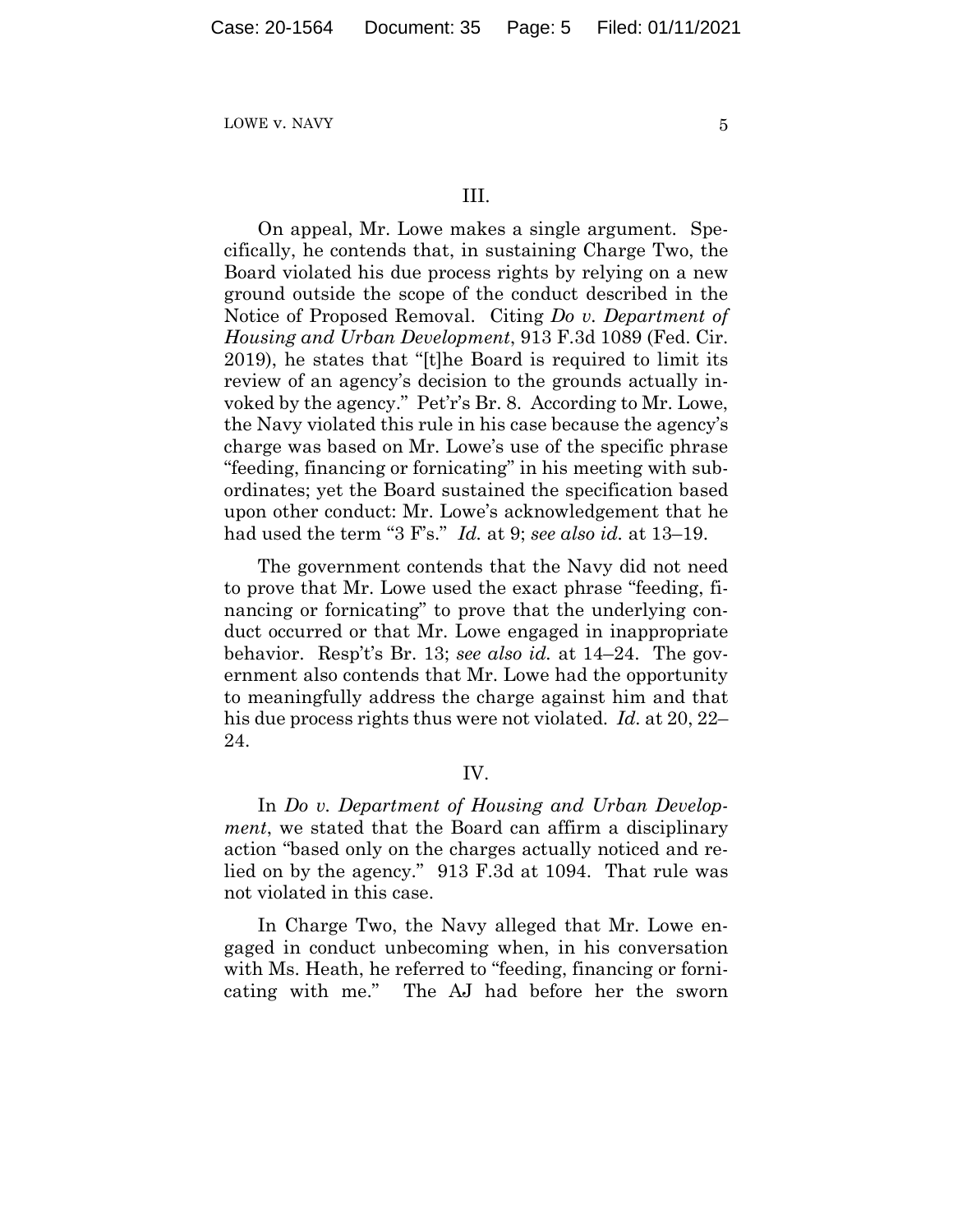statement Mr. Lowe gave during the investigation that led to his removal. That statement included Mr. Lowe's response to question 26, relating to his conversation with Ms. Heath:

Have you ever made the following statement[ ]:

"If they are not feeding, financing or fornicating with me, then you should not worry about anyone and that I am not looking at firing you"?

[Answer] I was talking with Ms. Heath, I think, and I believe that Lisa Duvall was in there as well and we were all talking about issues that were going on with Ms. Heath. I said to her that I live by the three f rules that "if they are not feeding, financing, or I am not going to say the last 'f' word, then you don't have to worry about them" or something close to that. I never said the last "f" word nor made a reference about firing her.

J.A. 110. In view of the evidence that was before the AJ, we see no reason to disturb her conclusion that, even if Mr. Lowe did not use the word "fornicating," the meaning of what he said was clear.<sup>1</sup>

As mentioned, Mr. Lowe's claim of a due process violation is based upon the argument that, in order to prove the Conduct Unbecoming Charge, the Navy had to demonstrate that Mr. Lowe used the exact words "feeding, financing or fornicating" when speaking to Ms. Heath. That is not the law, however.

Although the Court of Federal Claims has stated that an agency is "required to demonstrate that the appellant

<sup>1</sup> Justin Hutchinson, another of Mr. Lowe's subordinates, also averred in a sworn statement that he heard Mr. Lowe make the "feeding, financing or fornicating" comment. J.A. 103.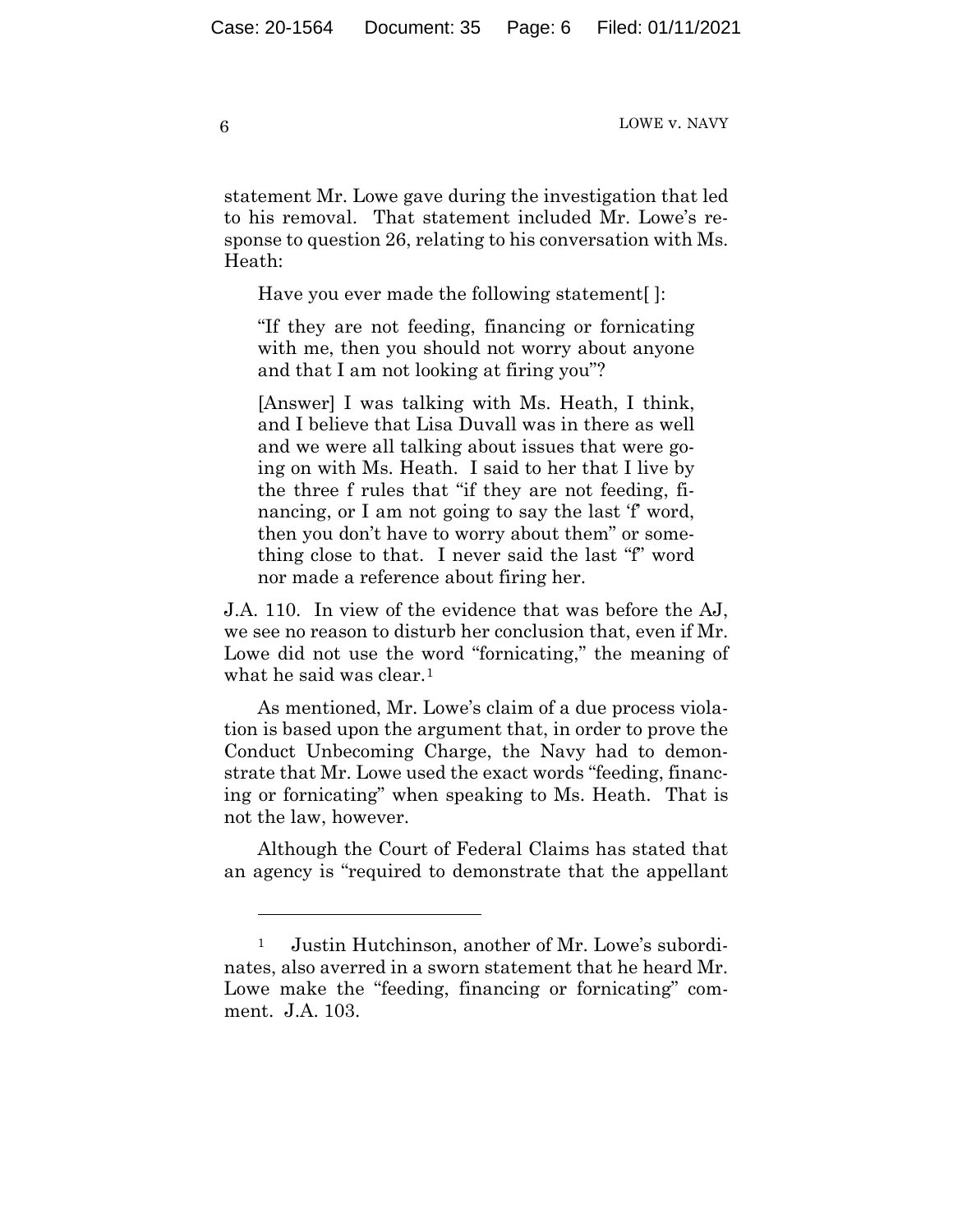engaged in the underlying conduct alleged," *Scheffler v. Department of the Army*, 117 M.S.P.R. 499, 502 (2012), *aff'd* 522 F. App'x 913 (Fed. Cir. 2013), the court did not go so far as to require that the exact language quoted in the underlying specification must be proven in order to sustain the specification. Indeed, in *Russo v. U.S. Postal Service*, 284 F.3d 1304, 1309 (Fed. Cir. 2002), we affirmed the Board's decision upholding an agency's charge of conduct unbecoming even though the conduct relied upon by the Board did not "r[i]se to the level of impropriety asserted by the agency." In that case, the agency's Letter of Decision labeled Mr. Russo's improper conduct as "racist," and the Board agreed with the agency that Mr. Russo acted improperly but chose not to conclude that his improper conduct warranted the label "racist." *Id.* We explained that "the Board will sustain a general charge of misconduct when it finds that an employee engaged in inappropriate behavior, even though it does not find that the behavior rose to the level of impropriety asserted by the agency." *Id.* Accordingly, even if Mr. Lowe did not use the offensive term "fornicating," he engaged in inappropriate behavior when, in front of his subordinates, he stated that he "lives by" the 3 F rules and referred to the third "F" in a way that clearly indicated its meaning.

Mr. Lowe's due process arguments fail. In *Do*, the agency's charge of "negligence of duty" was based on two specifications that Ms. Do hired and then promoted an employee knowing that she did not possess a required degree. 913 F.3d at 1095–96. The Board concluded, however, that Ms. Do was negligent because she failed to investigate whether the employee met alternative requirements. *Id.*  at 1097. We held that Ms. Do's due process rights had been violated by the Board's actions because Ms. Do did not have the opportunity to meaningfully address negligence under the alternative requirements and because the Board's departure from the agency's decision was significant. *Id.* at 1097, 1098. Here, Mr. Lowe had an opportunity to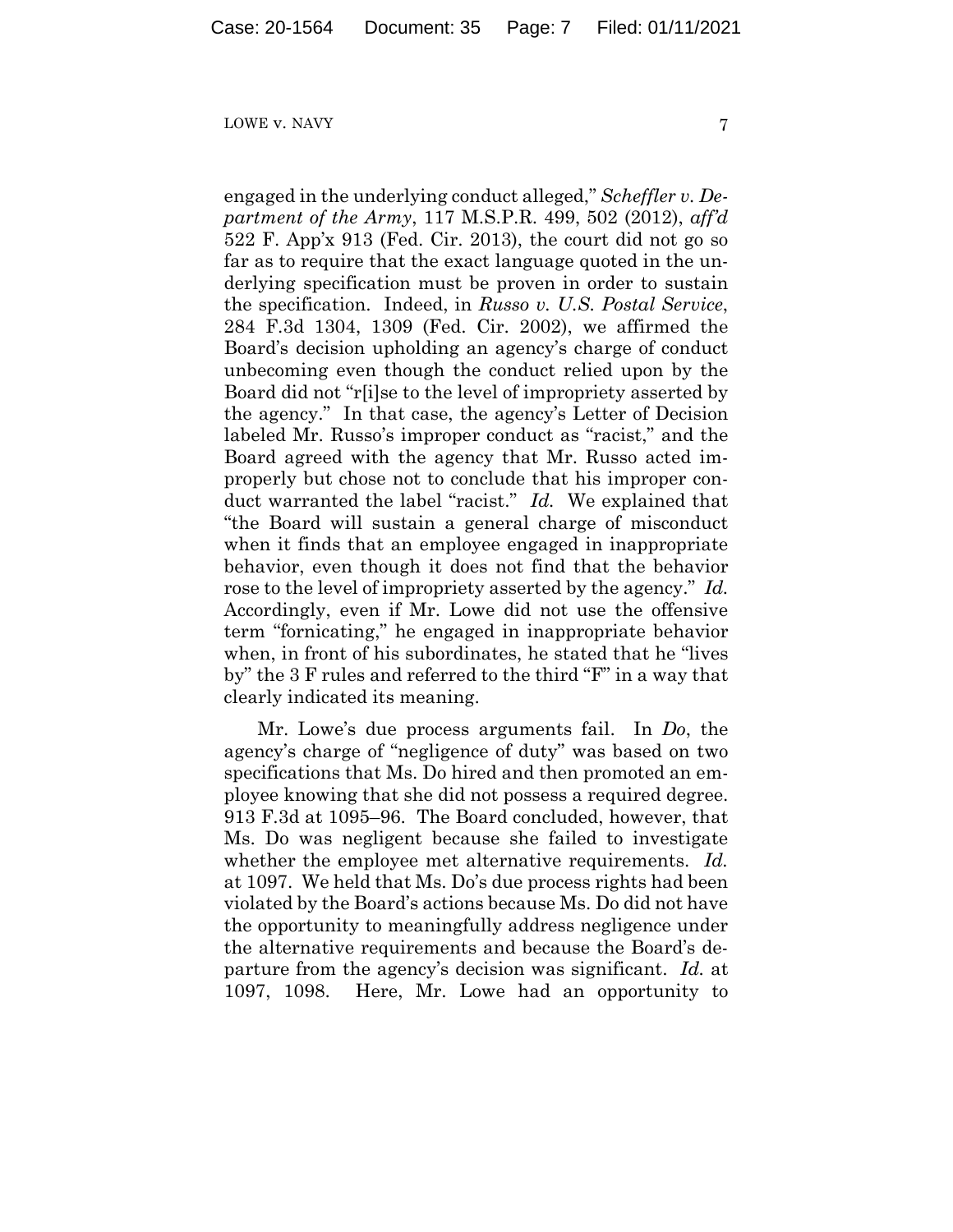meaningfully address the charge against him. Indeed, he admitted that he made a statement using very similar language to that specified by the agency. In addition, the Board's reliance upon Mr. Lowe's statement that he "lives by" the "three f rules" and that his reference to the third "F" clearly indicated its meaning was not a significant departure from the agency's specification.2

<sup>2</sup> Mr. Lowe's reliance on *O'Keefe v. U.S. Postal Service*, 318 F.3d 1310 (Fed. Cir. 2002), also is misplaced. In that case, Mr. O'Keefe was removed from his position based on a charge of "improper conduct/fraudulent use of personal identifiers" for using the personal information of a coworker to help another co-worker obtain a mortgage. *Id.* at 1312. Although the AJ in that case determined that the penalty of removal should be mitigated to a 60-day suspension, the Board disagreed, finding Mr. O'Keefe's conduct was egregious. *Id.* at 1313. We held that the Board abused its discretion because its decision (1) was based upon erroneous facts, and (2) accused Mr. O'Keefe of specific misdeeds that were not within the scope of the charge against him in his Notice of Proposed Removal. *Id.* at 1314–15 ("[D]ue process requires that an employee be given notice of the charges against him in sufficient detail to allow the employee to make an informed reply."). Here, the Navy specified in its charge that Mr. Lowe made an "offensive, disrespectful, and/or inappropriate" comment to a subordinate employee. Although the comment Mr. Lowe admitted to making was not exactly the same as the comment identified in the specification, here, unlike in *O'Keefe*, the conduct the Board considered (the "3 F's" comment) did not significantly depart from, and did not exceed the scope of, the conduct in the specification (the "feeding, financing or fornicating with me" comment). Further, unlike Mr. O'Keefe, Mr. Lowe was given notice of the charges against